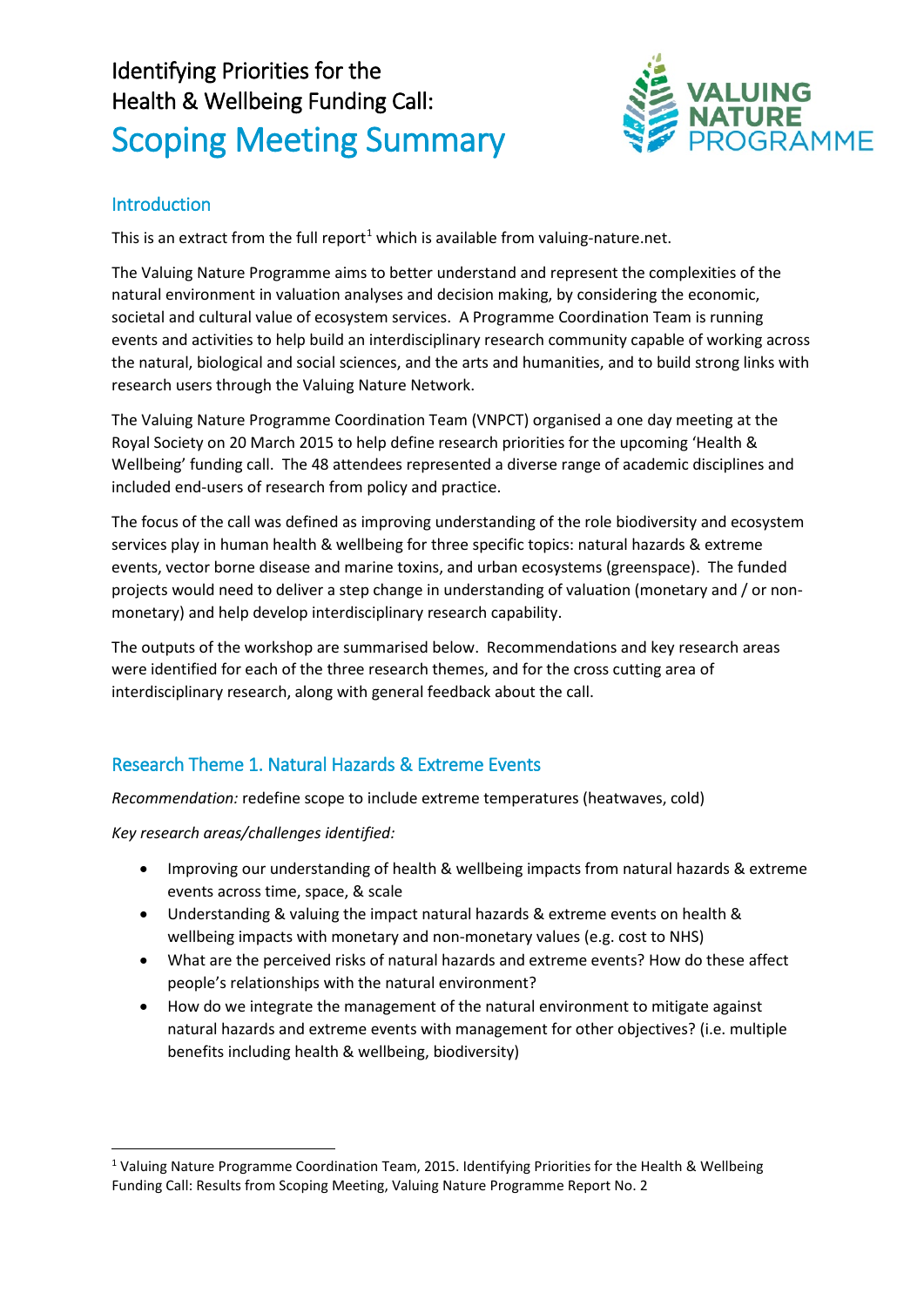

# Research Theme 2. Vector Borne Disease & Marine Toxins

*Recommendation:* redefine scope to Pathogens & Aquatic Toxins

*Recommendation*: ensure medical scientists are included when the call is promoted (e.g. Medical Research Council, Wellcome Trust, National Institute Health Research)

*Key research areas/challenges identified:*

- Review / scoping (e.g. What do we know & where are the gaps? What is the significance? (health burden, economic costs / benefits); What existing monitoring could help and what is needed? What can we learn from international / historical experience?)
- Future forecasts (e.g. Risks in context of environmental change, underlying mechanisms, needs for evidence base for modelling, what are the implications of human behaviour?)
- Land and Water management (e.g. catchment management to reduce the risk of disease / toxins, understanding risk / mitigation, assessing pre-emptive vs reactive approaches)

## Research Theme 3. Urban Ecosystems (greenspace)

*Recommendation:* ensure scope includes bluespace

*Key research areas/challenges identified:*

- Scoping and describing what is already in place / being used
- Evaluating what works / what doesn't work (e.g. existing initiatives, international policies / design / management, green/blue health and wellbeing experience of different groups)
- Understanding why it works / doesn't (e.g. how to get impact on health & wellbeing, understanding mechanisms, characterising effect)
- Design & management (including social, cultural, historical)
- Mainstreaming (from research to decision makers, toolkits, governance issues)

### Cross-cutting issues & interdisciplinary research

*Recommendation:* also recognise the public as a major stakeholder in this research

*Key research areas/challenges identified:*

- Historical perspective (e.g. how the past informs present & future, historical contingencies)
- Temporal dimension (e.g. intra/inter-generational, interventions in the context of wider health, future planning, cumulative impacts of repeated exposure)
- Pluralistic methodologies, data, infrastructure & evidence (e.g. developing interdisciplinary capability, beyond monetary methods, potential for public evidence)
- Social and cultural dimension (e.g. inequality/environmental social justice, value of nature and health culturally defined, class/race/gender)
- Links to decision making (e.g. different models / scales of governance)